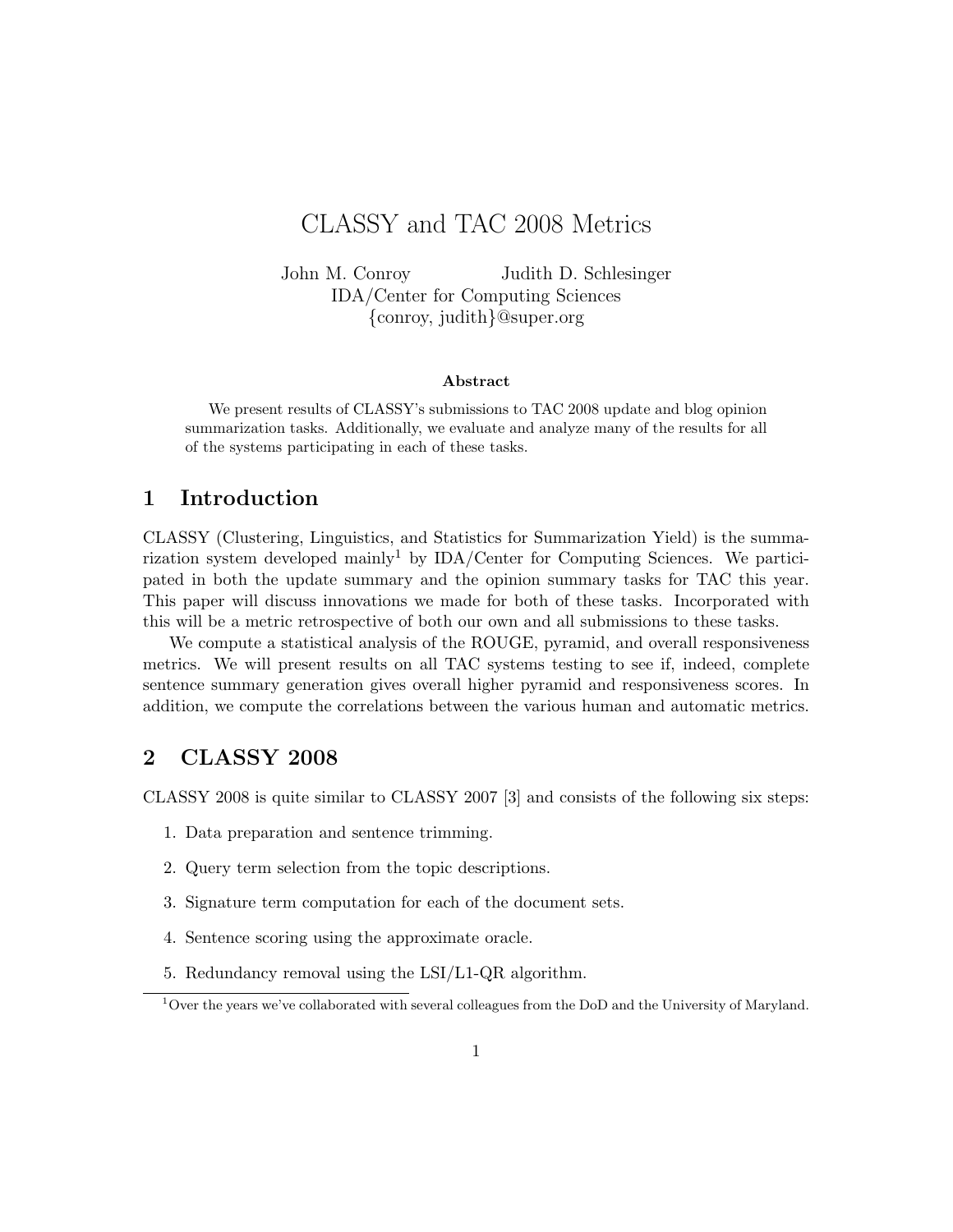6. Sentence ordering based on an approximate TSP algorithm.

Specific modifications made to any of these tasks, for either of the tasks, will be described where appropriate.

#### 3 Update Task

[1] reported that for the DUC 2007 main task, systems that did not truncate the final sentence of the summary, i.e., used only complete sentences, received, as a group, higher "content responsiveness" scores than systems that truncated. At the same time, there was no significant difference in the ROUGE scores for both these groups. Conversely, an analysis of the DUC 2007 update task reveals that summaries ending with a fragment received higher scores for both ROUGE and content responsiveness.

Table 1 shows the average ROUGE and content responsiveness scores for the systems participating in the DUC 2007 update task. The mean system performance was computed conditioned upon ending summaries with a fragment versus ending with a complete sentence. A system was judged to use fragments if at least half of its summaries ended in a fragment. For the DUC 2007 update task, just over 50% of the submissions ended their summaries at least half the time with a fragment. Notice that with the exception of ROUGE-BE, the ROUGE and content responsiveness differences are statistically significant since the p-values (significance) are less than 0.05, the accepted threshold of significance. There is no significance between the pyramid scores for the 2 sets of systems.

Table 1: DUC 2007 Update Task: Average scores of systems ending with a complete sentence vs. ending with a fragment.

| Metric                 | Sentence | Fragment | p-Value |
|------------------------|----------|----------|---------|
| ROUGE-BE               | 0.035    | 0.046    | 0.084   |
| ROUGE-2                | 0.064    | 0.083    | 0.018   |
| ROUGE-SU4              | 0.102    | 0.122    | 0.006   |
| Pyramid                | 0.125    | 0.133    | 0.786   |
| Content Responsiveness | 2.146    | 2.482    | 0.019   |

CLASSY has always truncated summaries to the exact required length irrespective of sentence boundaries. For 2008, we decided to test the consistency of the observed behavior. To do this, we modified our summary generation to optionally produce complete sentences.

For our priority 1 run (system 6), we used a "greedy bin packing algorithm" to select the final sentence of each summary. The goal of greedy bin packing is to find a high scoring sentence of the correct length to fill out the summary to the desired length. Testing the method on DUC 2007 update data showed that, in general, summaries could consist of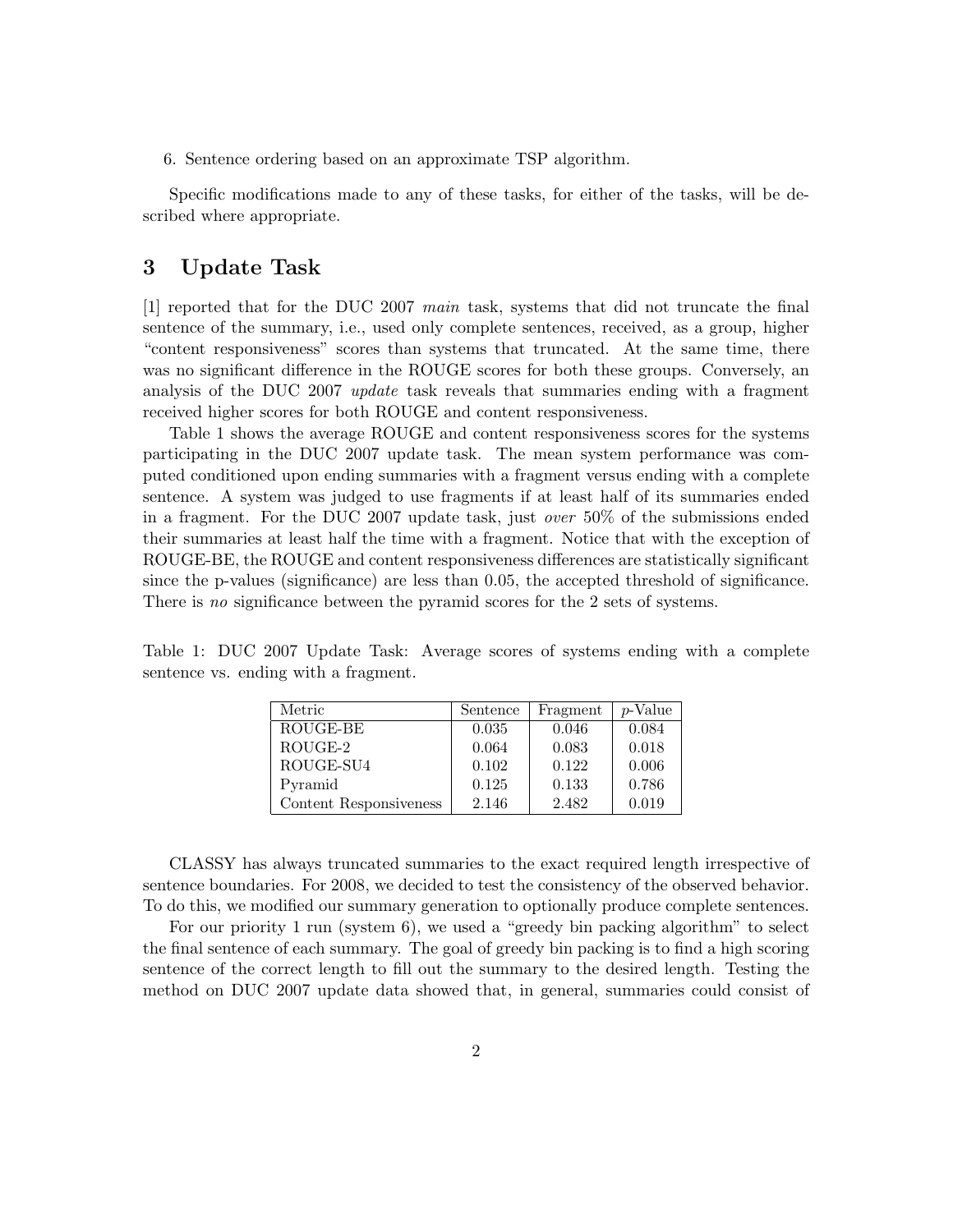complete sentences and suffer only minor reduction in ROUGE scores. Our priority two run (system 37) consisted of the corresponding truncated summaries.

For the TAC 2008 update task, just *under* 50% of the submissions ended their summaries at least half the time with a fragment. Table 2 shows the average scores conditioned on systems which end with fragments versus those that end with a complete sentence. The differences are small to nonexistent and none of the differences are statistically significant since all the p-values (significance) are greater than 0.05. Only the linguistic evaluation shows full sentences with a slightly higher (but still not significant) score and this is expected.

Responsiveness dropped dramatically from 2007 to 2008. For DUC 2007, systems were judged based on *content responsiveness* while for TAC 2008, systems were judged based on overall responsiveness, which includes, in part, a measure of linguistic quality. Therefore, the two scores cannot be directly compared.

Our entries, systems 6 and 37, corresponding to ending with a complete sentence and ending with a fragment, respectively, followed the overall trend in that the content scores and overall responsiveness were slightly (but not significantly) higher when the summary ended with a fragment and these summaries, on a whole, had lower linguistic scores.

Table 2: TAC 2008 Update Task: Average scores of systems ending with a complete sentence vs. those ending with a fragment.

| Metric                 | Sentence | Fragment | p-Value |
|------------------------|----------|----------|---------|
| ROUGE-BE               | 0.044    | 0.044    | 0.976   |
| ROUGE-2                | 0.072    | 0.073    | 0.761   |
| ROUGE-SU4              | 0.110    | 0.111    | 0.664   |
| Linguistic             | 2.380    | 2.298    | 0.457   |
| Jacknife Pyramid       | 0.232    | 0.240    | 0.658   |
| Overall Responsiveness | 2.175    | 2.172    | 0.967   |

In summary, for the update task and the main task of DUC 2007, systems did not suffer a significant decrease in ROUGE scores by ending their summaries with a complete sentence. Unlike the main task of 2007, there was no advantage in the responsiveness score for the update systems (either DUC 2007 or TAC 2008). This is remarkable in that for the main task in 2007 the responsiveness metric was "content"-based and for TAC 2008 it was "overall", the former of which should not be greatly affected by linguistic quality while the latter one is. These results further emphasizes that the responsiveness score, both the overall and content varieties, is an inconsistent measure.

We believe that responsiveness should be a surrogate for a *task based* summary evaluation such as that done in SUMMAC [4]. We would welcome a return to a task based evaluation of summaries and, more generally, to see further research that would give more reliable human evaluation metrics.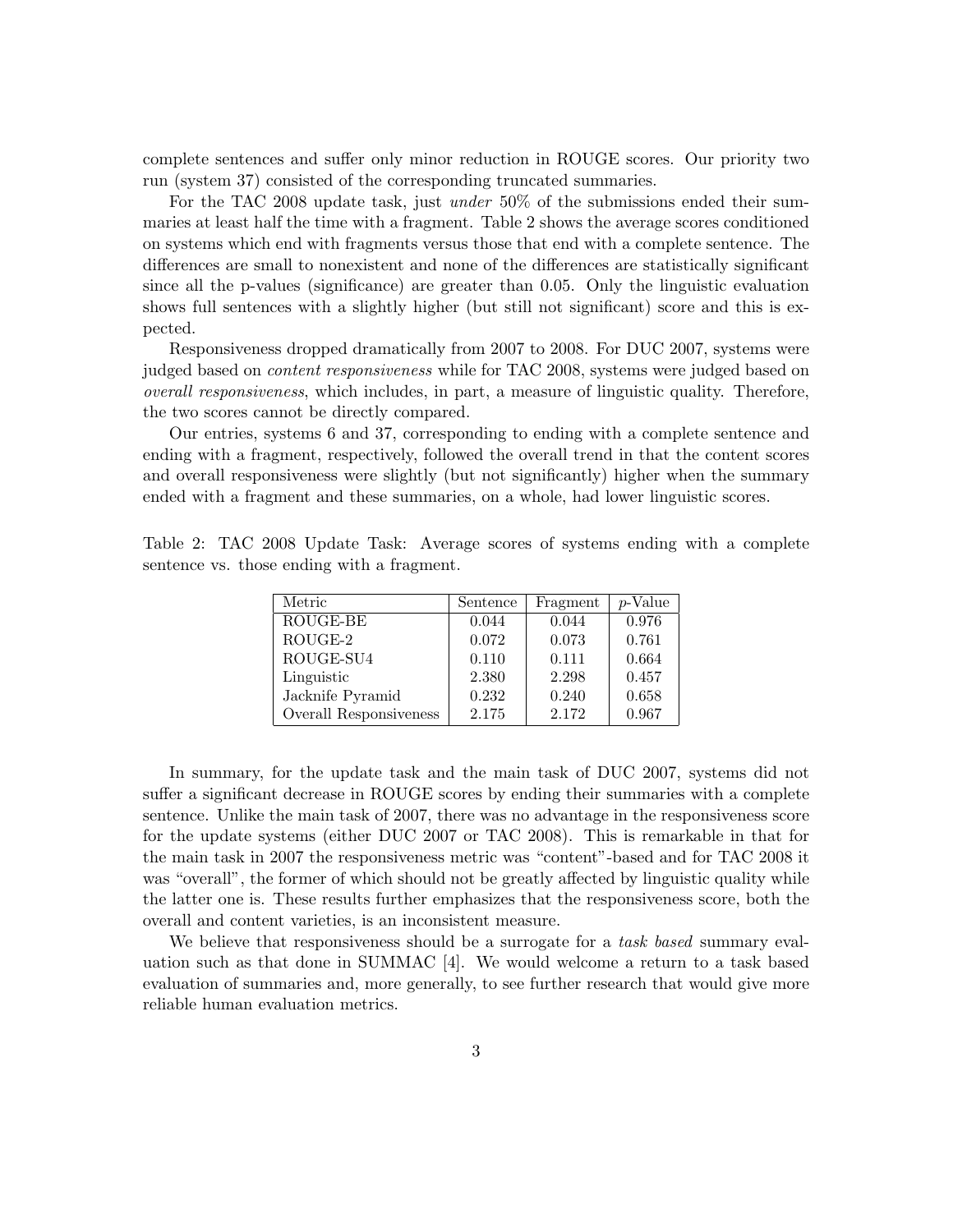

Figure 1: Scatter Plot of ROUGE and Responsiveness Scores for Update Task

We utilized the third submission to explore the robustness of the summaries based on the background used. For this submission, we used AQUAINT 1 (used for DUC 2007) for the background model instead of AQUAINT 2 (used for TAC 2008). We wanted to measure to what extent having a slightly different background model would affect the quality of the summaries. This submission also ended summaries with a fragment. System 60 is the CLASSY priority 3 submission.

The ROUGE-BE, ROUGE-2, and ROUGE-SU4 results of system 37 and system 60 (that both used truncation) were nearly identical. This would seem to indicate that if the background corpus is large enough and reasonably similar, it does not really make too much of a difference what corpus is used, which is an encouraging result.

Our last observation is that humans greatly outperform the machine systems in pyramid scores and overall responsiveness, while systems are approaching human ROUGE performance. Figure 1 gives a scatter plot of the 3 "official" ROUGE measures versus overall responsiveness. CLASSY is among the systems which produce summaries that generate near human ROUGE performance. The "\*" in the plot is system 37. A Tukey honestly significant test shows that only 3 humans have, for example, a ROUGE-2 score which is significantly higher than system 37. See Figure 2.

The approximate oracle score, our sentence selection algorithm, [2] is a very strong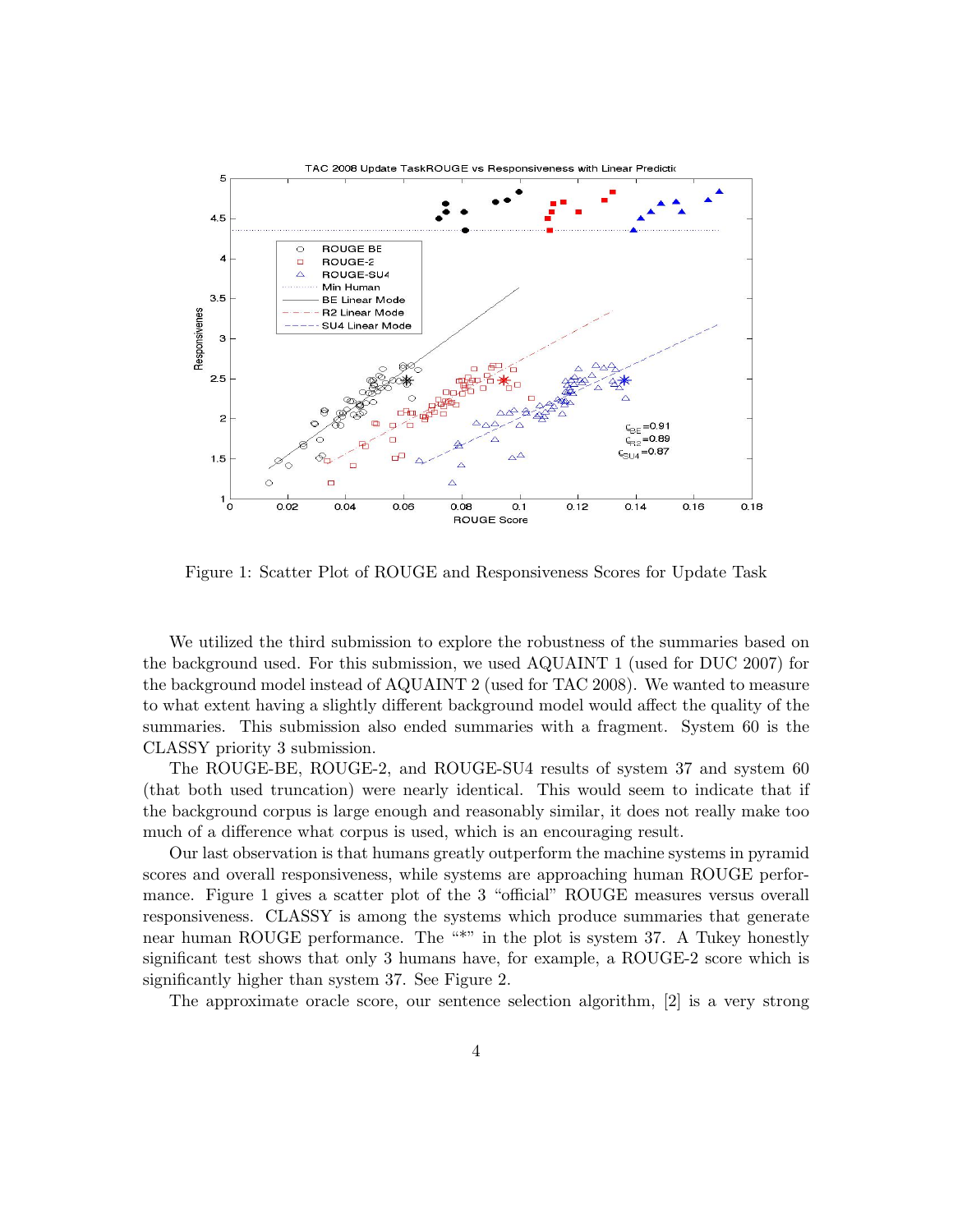

Figure 2: Tukey multi-comparison test for ROUGE-2 Scores

ROUGE-1 approximation. In fact, for the update task, all three of the CLASSY runs scored higher than human E and ranked 1, 2, and 3 among machine systems. See Table 3. ROUGE-1 has a 0.85 correlation with overall responsiveness compared with ROUGE-BE, which has a correlation of 0.91. Clearly, a new approximate oracle based on ROUGE-BE needs to be considered. It will be interesting to see if, by modeling the ROUGE score with a stronger human correlation, we can narrow the gap in the human evaluation between human summaries and system summaries.

System 37 scored 4th in the pyramid evaluation among machine systems. Furthermore, all 3 entries scored within the top 11 systems. A non-parametric ANOVA test indicates that there is no statistically significant difference in the median pyramid scores of the top 15 systems, which, unfortunately, includes baseline 1. See Figure 3. No system comes close to the human pyramid performance as illustrated in Figure 4. Note, too, that ROUGE correlates better with pyramid scoring than it does with human scoring; however, it still has a "metric" gap in that systems approaching human ROUGE performance still miss the human pyramid performance.

## 4 Opinion Task

The opinion task introduced many data processing challenges, independent of the summarization task. Identifying the portion of the blog text that is relevant to the topic was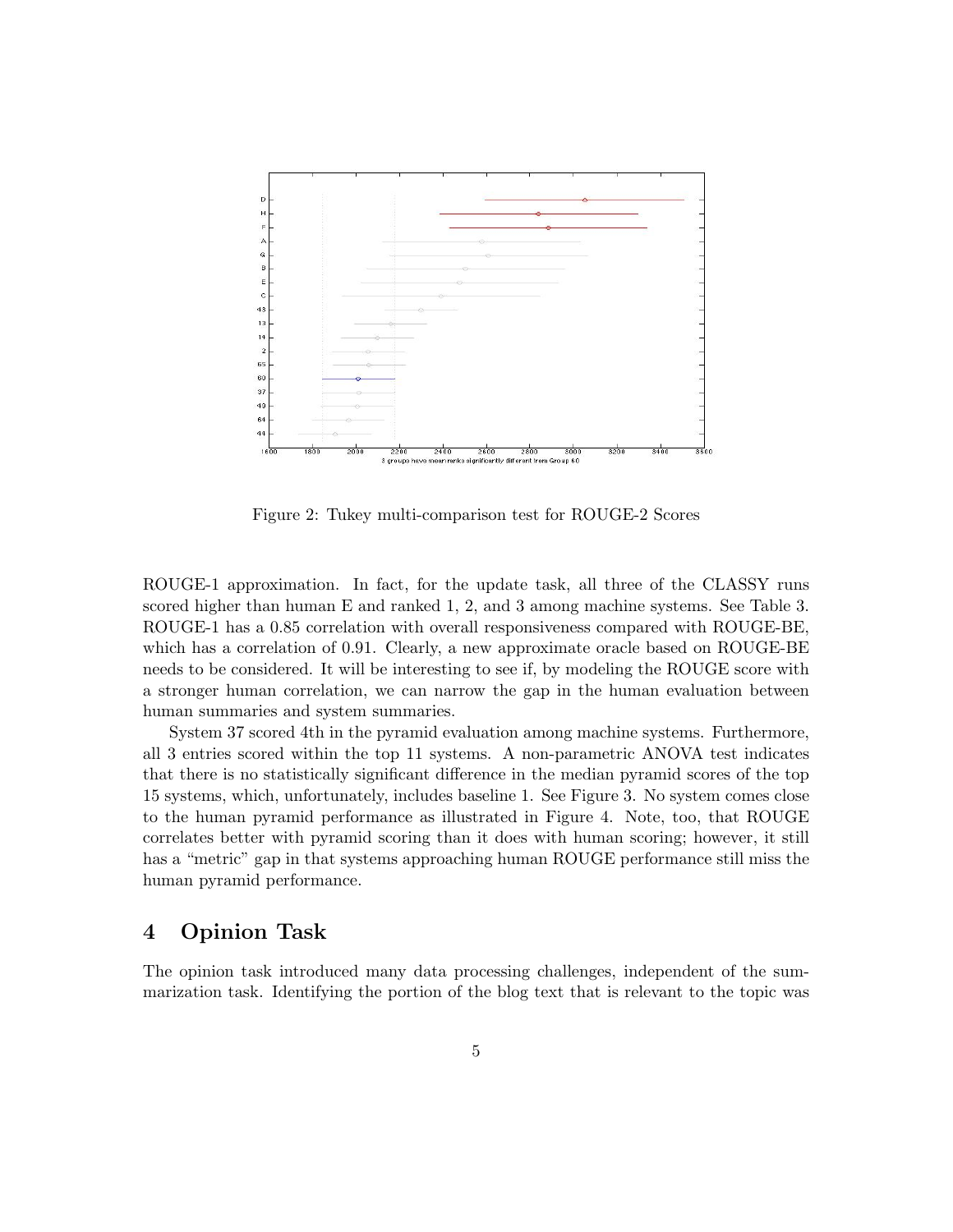| System | $ROUGE-1$ | Lower   | Upper   |
|--------|-----------|---------|---------|
| D      | 0.43275   | 0.41974 | 0.44598 |
| H      | 0.42253   | 0.40931 | 0.43457 |
| F      | 0.41993   | 0.40319 | 0.43643 |
| G      | 0.41823   | 0.40426 | 0.43286 |
| A      | 0.40993   | 0.39426 | 0.42490 |
| B      | 0.39408   | 0.38046 | 0.40811 |
| C      | 0.39237   | 0.37267 | 0.41072 |
| 60     | 0.38313   | 0.37773 | 0.38856 |
| 37     | 0.38051   | 0.37483 | 0.38603 |
| 6      | 0.37448   | 0.36919 | 0.37981 |
| F,     | 0.37344   | 0.35945 | 0.38926 |
| 43     | 0.37297   | 0.36666 | 0.37975 |

Table 3: Highest ROUGE-1 scores with lower and upper 95% confidence level bounds.



Figure 3: Pyramid Scores for Update Task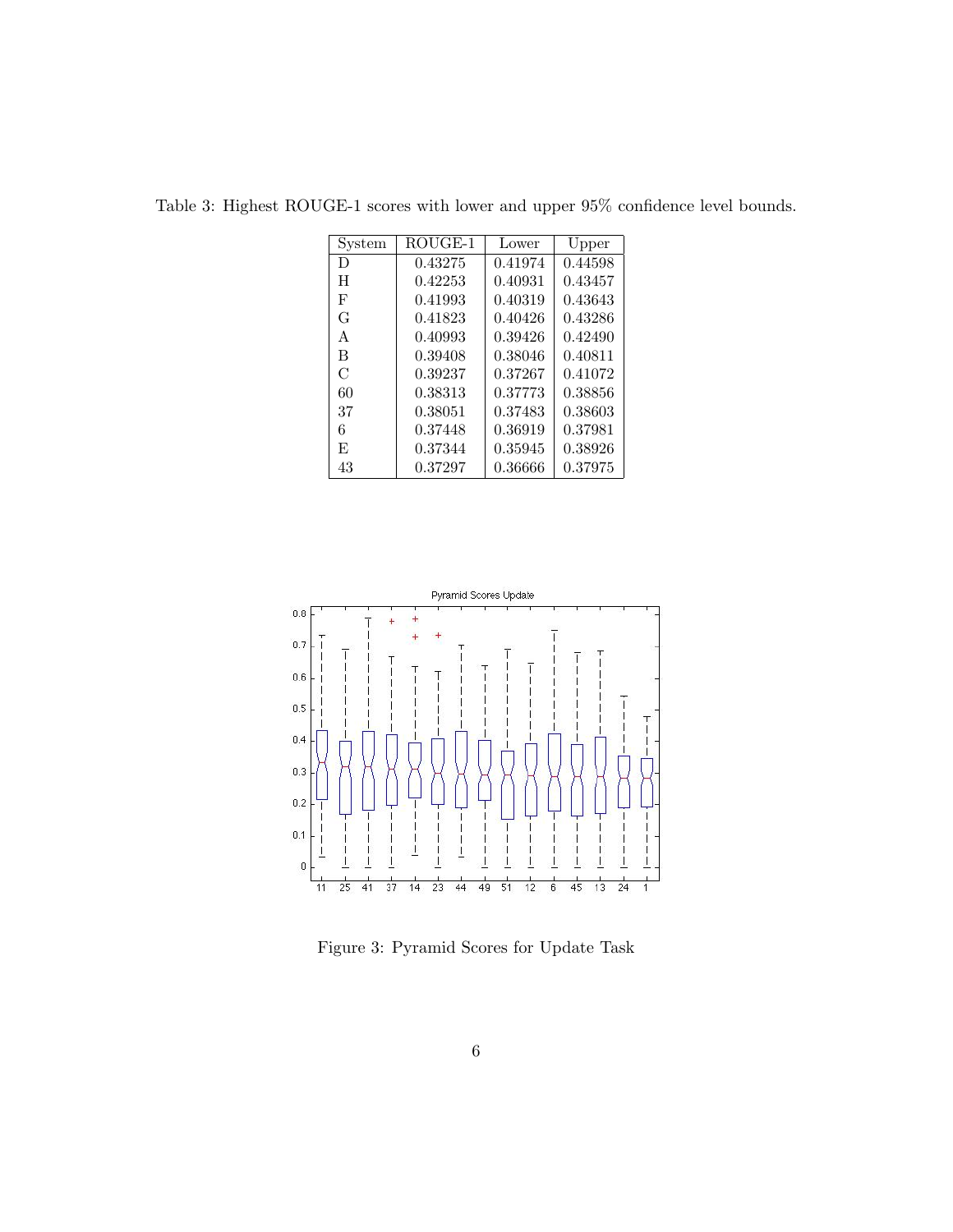

Figure 4: Scatter Plot of ROUGE and Pyramid Scores for Update Task

a major effort that is not yet sufficiently resolved. Unlike newswire, blog pages contain much, and sometimes nearly all, text that is totally unrelated (ads, personal data, etc.). Additionally, punctuation and capitalization are often nearly non-existent, rendering sentence splitting and trimming algorithms all but useless. Using the blog training data, we were partially successful in identifying which text sections should be used to generate the summaries. We were also able to identify necessary changes to handle this data although many of these modifications remain to be implemented.

We again submitted three experiments, based on variations in the use of the nugget information. We wanted to test the hypothesis that nuggets returned by the QA systems would help improve summaries. CLASSY scores sentences based on two features: query terms and signature terms. Query terms were extracted from the squishy question list. The nuggets were optionally used to help determine the signature terms:

- 1. Signature terms based on nuggets (system 5).
- 2. Signature terms based on document clusters (system 36).
- 3. Signature terms based on both document clusters and nuggets (not evaluated by NIST).

In each case, an approximately 250 word summary was generated, consisting of complete sentences. As the length of the requested summary was not required to be 250 words, the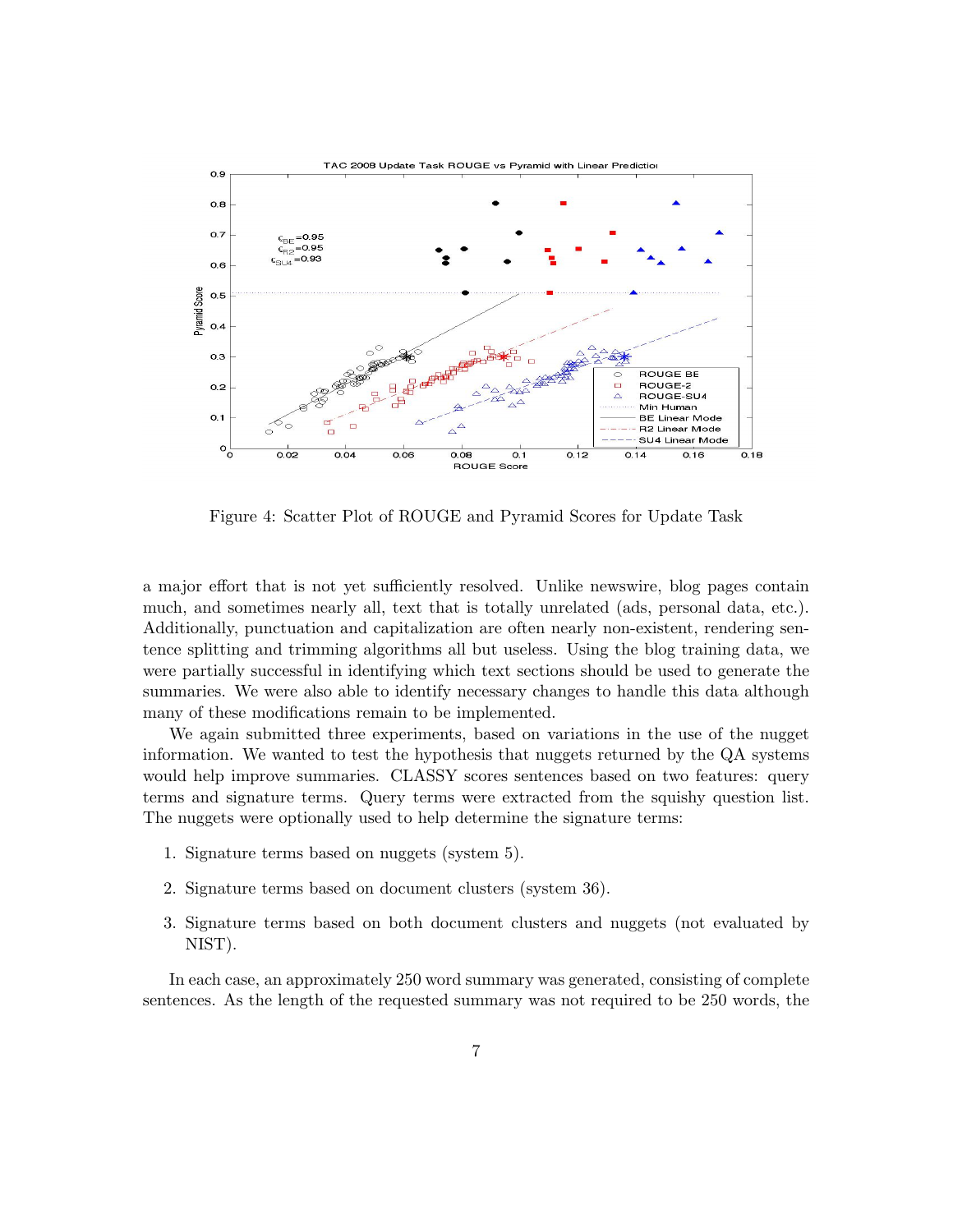greedy bin packing algorithm described in Section 2 for choosing the final sentences was not used for this task. We chose this length to remain consistent with our experience from DUC 2005–2007, which had similarly complex questions and had a target length of 250 words.

The blog data posed a surprising challenge to generate non-redundant summaries. The type of redundancy was not quite the same as seen in newswire data. The non-negative QR factorization used by CLASSY selects sentences based on their approximate oracle score and the approximate distance of the sentence to a subspace of the currently chosen sentences. It favors shorter sentences. The problem observed in the blog training data is that often, pairs of sentences exist where a longer sentence "subsumes" the content of a shorter sentence. The sentence selection algorithm was adapted to minimize this effect. With this change, the redundancy level was greatly reduced.

Table 4 gives the rank, in each of 6 metrics used to evaluate this task, for the 4 submissions with shortest summary length (which includes both CLASSY submissions) along with the top 4 scoring systems. (Note that ties in rank are handled in the usual way by replacing assigning the average of the ranks for which there was a tie.) We computed the length of each system's summaries. The lengths were converted to ranks (with shortest having rank 1) to compute a Spearman correlation between summary length and each of the human evaluation metrics.

The top scoring systems were, on average, about 4.4 times as large as the CLASSY summaries. The top-scoring systems did *not* generate the longest summaries—indeed, half the systems generated summaries longer than any of these 4. It is, therefore, reasonable to assume that at some point the summaries can get too long and adversely affect their scores. Not surprisingly, CLASSY did extremely well (often best) in grammar, non-redundancy, coherence, and fluency; indeed, shorter summaries are both easier to read and to make readable.

| System            | Length | Pyramid | Gram. | Non-Red. | Coher.  | Fluency | Responsiveness |
|-------------------|--------|---------|-------|----------|---------|---------|----------------|
| 13                | 10     |         | 25    | 24       |         |         |                |
| 9                 | 18     | ച       | 10.5  | 29       |         |         |                |
| 32                | 17     | 3       | 13.5  | 27.5     | 19      | 19.5    |                |
| റ                 | 16     |         | 27.5  | 26       | 16      |         | 3              |
| 15                |        |         | 4     |          | $1.5\,$ |         | 19             |
| $5$ (Priority 1)  | 3      | 22      | ച     |          | 10      | ച       | 29             |
|                   |        | 24      | 17    | 14       | 17      | 7.5     | 32.5           |
| $36$ (Priority 2) | ച      | 32      |       |          | $1.5\,$ |         | 32.5           |

Table 4: TAC 2008 Opinion Blog Track: Rank of CLASSY Submissions vs. Top Performing Systems.

Table 5 shows the correlation between summary length and the 6 metrics for all systems.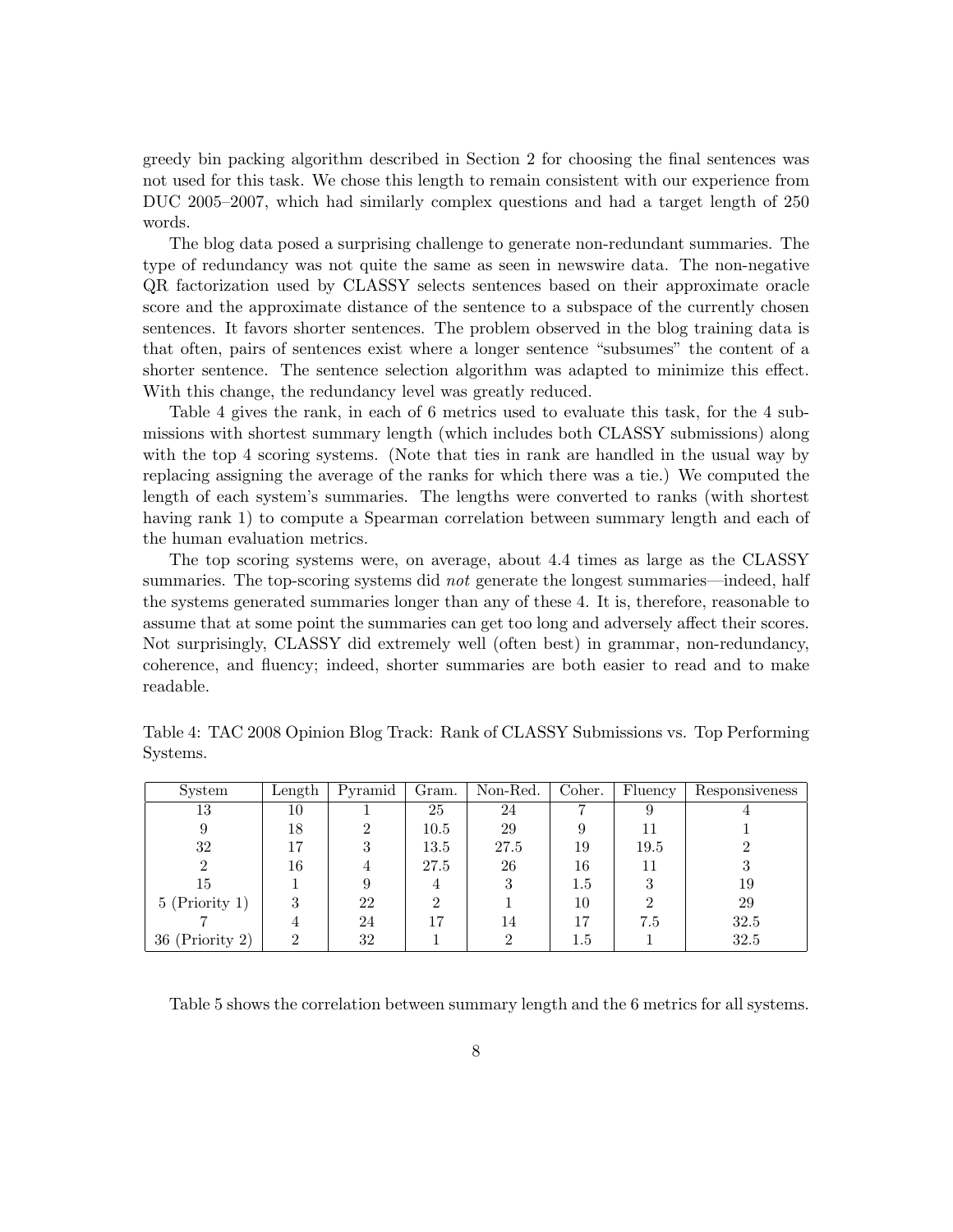Table 5: Correlation between length and responsiveness, pyramid, and grammaticality

|                 |        |        |        |        |        | Pyramid   Gram.   Non-Red.   Coher.   Fluency   Responsiveness |
|-----------------|--------|--------|--------|--------|--------|----------------------------------------------------------------|
| Correlation     | 0.2918 | 0.2241 | 0.3939 | 0.6870 | 0.5282 | $-0.3298$                                                      |
| <i>p</i> -Value | 0.0842 | 0.1889 | 0.0174 | 0.0000 | 0.0009 | 0.0495                                                         |

There is significant *negative* correlation between length and overall responsiveness, i.e., the shorter the length of the summary, the lower its overall responsiveness score. There is very strong and significant correlation between the length of a summary and non-redundancy, fluency and coherence. CLASSY's scores in these categories are at least in part due to the shorter summaries. Note, conversely, that for grammar, the correlation is not significant. Therefore, CLASSY's top performance in this metric is not entirely due to the summaries being short. Most surprising, perhaps, is that there is no significant correlation between summary length and pyramid score.

Lastly, Table 4 shows that for the CLASSY submissions, using the nuggets returned by the QA systems as the basis for the signature terms (System 5) most definitely improved the pyramid score although the responsiveness score was only minimally affected. We hypothesize that systems that used the full nuggets to retrieve text for the summaries not only did quite well with the pyramid evaluation (and, possibly, responsiveness) but did not have the difficulty we did in identifying the relevant text in the blog files. We await hearing about the other systems to see if this hypothesis is validated.

### 5 Conclusions and Future Work

Automatic summarization is not yet a solved problem although there has been great progress, especially since the advent of DUC/TAC. Much work remains to be done to ensure CLASSY is as good as it can be.

A major stumbling block in improving performance remains with the limitations in the current automatic metrics. ROUGE has been the standard bearer in automatic evaluation and has allowed systems to tremendously improve the level of relevant content in machine generated summaries. However, it is not sufficient to model more sophisticated manual content measures such as the pyramid metric, much less overall responsiveness which also reflects the linguistic quality of a summary. Our group would welcome a return to task based evaluation metrics. Ongoing research by many groups is seeking to address this challenging problem.

With this said, ROUGE can still be used to leverage further improvements. Based on the ROUGE/human correlations mentioned earlier and our success with ROUGE-1 scores, it is reasonable to assume that an approximate oracle based on basic elements (ROUGE-BE) would significantly improve our pyramid and content responsiveness scores.